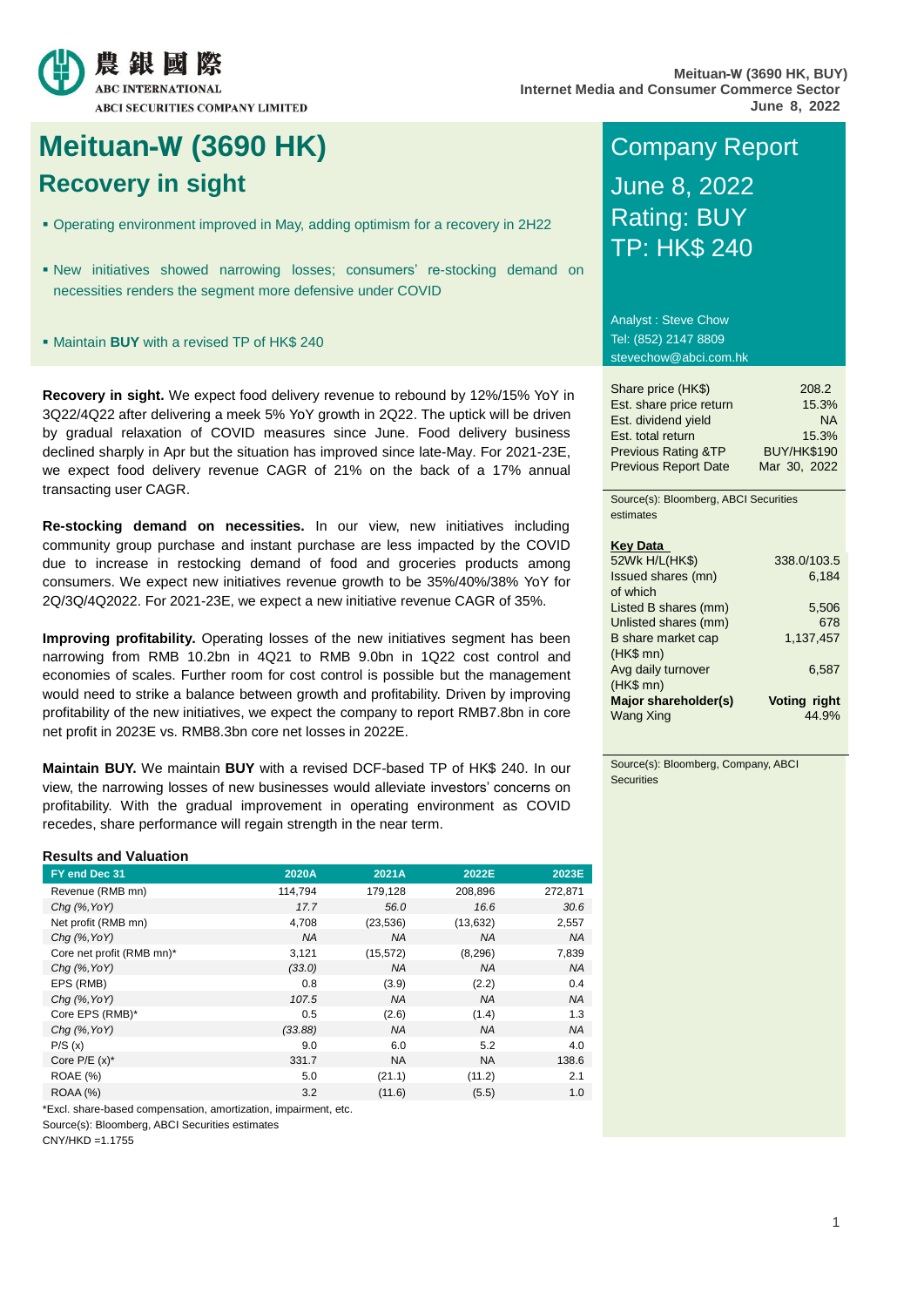

### **Eye on recovery in 2H22 and beyond**

Approaching the end of 1H22, the market has largely priced in the expected bottoming in 2Q results as China is deep in the throes of its fight against COVID and begun to look forward to the potential business rebound in 2H22 and beyond. Among Meituan's major segment, food delivery and new businesses are likely to recover quicker than the in-store/hotel/travel in coming months.

**Food delivery:** We expect a meaningful recovery for the food delivery and new businesses, including the community group purchase, to start in 3Q22. Food delivery business suffered severe decline in order volume in Apr but performance has improved since late-May. Since fewer lockdowns and restrictions are in place for major cities in June, management expects a sharp rebound in food delivery order in June. To recall, revenue of the food delivery segment went up 17% YoY in 1Q22 with segment operating margin improving to 6.5% in 1Q22 vs. 5.4% in 1Q21 due to cost control on subsidy.

We expect segment revenue growth to slow to 5% YoY in 2Q22 before recovering to 12%/15% YoY in 3Q/4Q22, driven by normalization of business environment as COVID subsides. For 2021-23E, we expect a revenue CAGR of 21% on the back of a 17% annual transacting user CAGR .

**New initiatives and others:** For the new businesses, including community group purchase and on-demand purchase, improvement in 2H22E will be supported by increasing demand of food and grocery products because consumers are keen on stocking up staples for potential lockdowns. Operating losses for the segment narrowed to RMB 9.0bn in 1Q22 from RMB10.2bn in 4Q21 due to cost control and better economies of scale. Segment revenue growth was 47% YoY in 1Q22 vs。 59% in 4Q21. The segment seemed to be more defensive than the food delivery business amid COVID.

Meituan Instashopping has benefited from the rise in re-stocking demand of consumer staples and the shift to local on-demand delivery due to bottleneck of inter-city logistic network; in general, supermarkets and convenience stores under Meituan Instashopping have been less impacted than the restaurants for the past months. Looking forward, the management sees further room of cost control and will balance between cost reduction and business growth.

We expect segment revenue growth to slow to 35% YoY in 2Q22 but recover to 40%/38% YoY in 3Q/4Q22, driven by re-stocking demand of consumers on daily necessities. For 2021-23E, we expect a revenue CAGR of 35% based on expansion in the community group purchase and instant e-commerce businesses.

**In-store/hotel/travel:** The in-store/hotel/travel segment, however, is likely to experience a more serious near-term impact, as demand for hotel and travel will take longer to recover. In 1Q22, the segment revenue grew 16% YoY versus 22% in 4Q21.

We expect segment revenue to drop by 25% YoY in 2Q22; for 3Q22/4Q22, revenue growth would be -10%/0% YoY. For 2021-23E, we estimate a 11% revenue CAGR, assuming business environment will be normalized by 2023.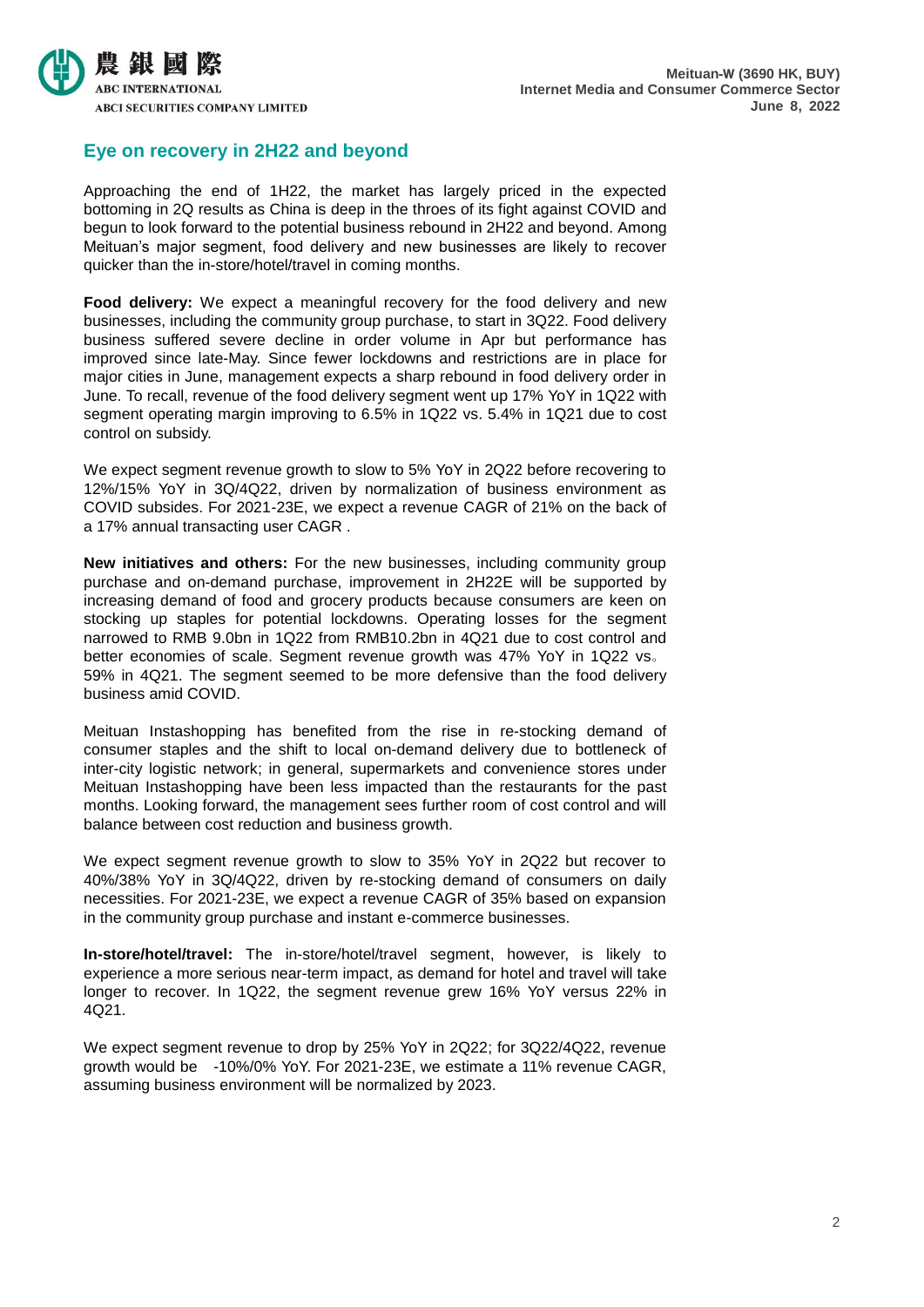

#### **Exhibit 1: Quarterly revenue growth trend (YoY)**  $\frac{17\%}{12\%}$  12% 16% 47% 25% 5% (25%) 35% 7%  $(10%)$ 40% 15% 16% 0% 38% 16%<sup>19%</sup> (30%) (20%) (10%) 0% 10% 20% 30% 40% 50% 60% Food delivery In-store, hotel and New initiatives and travel others Total revenue 1Q22 2Q22 3Q22 4Q22

Source(s): Company, ABCI Securities estimates

Overall, we expect revenue growth to slow to 7% YoY in 2Q22, followed by sequential recovery afterwards with revenue growth climbing to 19% YoY in 4Q22. For 2021-23E, we expect a 23% CAGR revenue growth.

#### **Exhibit 2: Revenue forecasts**

|                            | 2020    | 2021    | 2022E   | 2023E   | 21-23E<br><b>CAGR</b> |
|----------------------------|---------|---------|---------|---------|-----------------------|
| Revenue (RMB mn)           | 114.794 | 179.128 | 208,896 | 272.871 | 23%                   |
| Food delivery              | 66.265  | 96.312  | 108.146 | 141.441 | 21%                   |
| In-store, hotel and travel | 21.252  | 32.530  | 30.554  | 40.175  | 11%                   |
| New initiatives and others | 27.277  | 50.286  | 70.196  | 91.255  | 35%                   |

Source(s): Company, ABCI Securities estimates

#### **Exhibit 3: Major assumptions**

|        | <b>CAGR</b> |
|--------|-------------|
| 953    | 17%         |
| 19.827 | 17%         |
|        |             |

Source(s): Company, ABCI Securities estimates

In terms of operating cost, we expect SG&A/revenue ratio to gradually fall to 25.0% in 2023E from 36.8% in 2021 on economies of scale and cost control, especially in the new businesses. In particular, we expect selling and marketing expenses/revenue ratio to fall from 22.7% in 2021 to 14.0% in 2023E since the Group has acquired a certain level of consumer loyalty and fewer subsidies will be needed.

Profitability of the new business initiatives is the major swing factor of the profit outlook. We expect new business operating losses to narrow to RMB 16.5bn by 2023E from RMB 38.4bn in 2021 as the business increased in scale with effective cost control. As such, we project core net losses to be RMB 8.3bn in 2022E before swinging into the black with a core net profit of RMB 7.8bn in 2023E.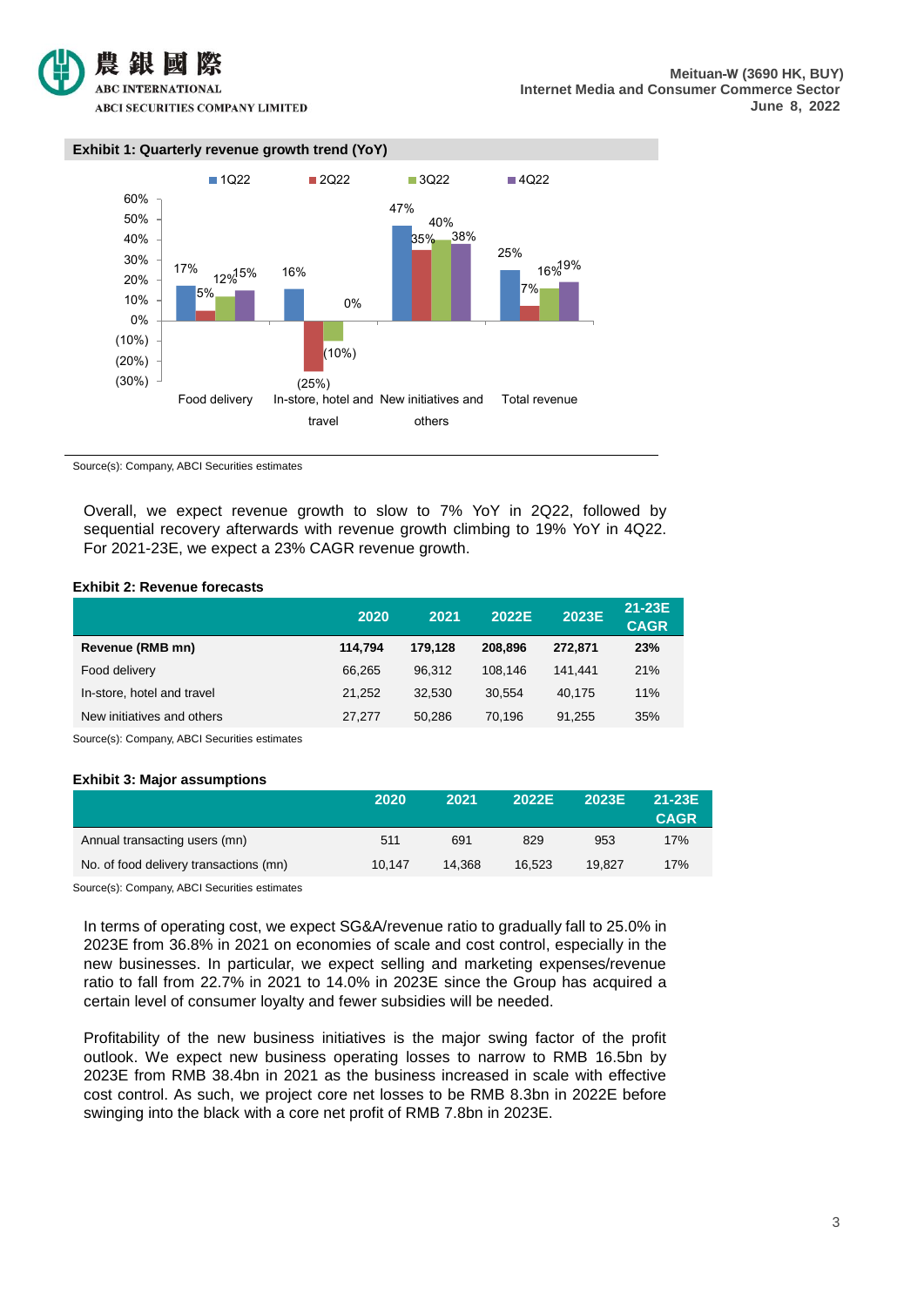





Source(s): Company, ABCI Securities estimates Source(s): Company, ABCI Securities estimates

#### **Exhibit 6: Forecast changes**

|               | 2022E   |         |             |                           | 2023E   |         |             |                           |
|---------------|---------|---------|-------------|---------------------------|---------|---------|-------------|---------------------------|
| <b>RMB</b> mn | old     | new     | <b>Diff</b> | <b>Comment</b>            | old     | new     | <b>Diff</b> | <b>Comment</b>            |
| Revenues      | 216,070 | 208,896 | (3.3%)      | Soft macro<br>environment | 289.132 | 272,871 | $(5.6\%)$   |                           |
| Core profit   | (8,583) | (8,296) | $(3.3\%)$   |                           | 5,404   | 7,839   | 45.1%       | Lower cost<br>assumptions |

Source(s): ABCI Securities estimates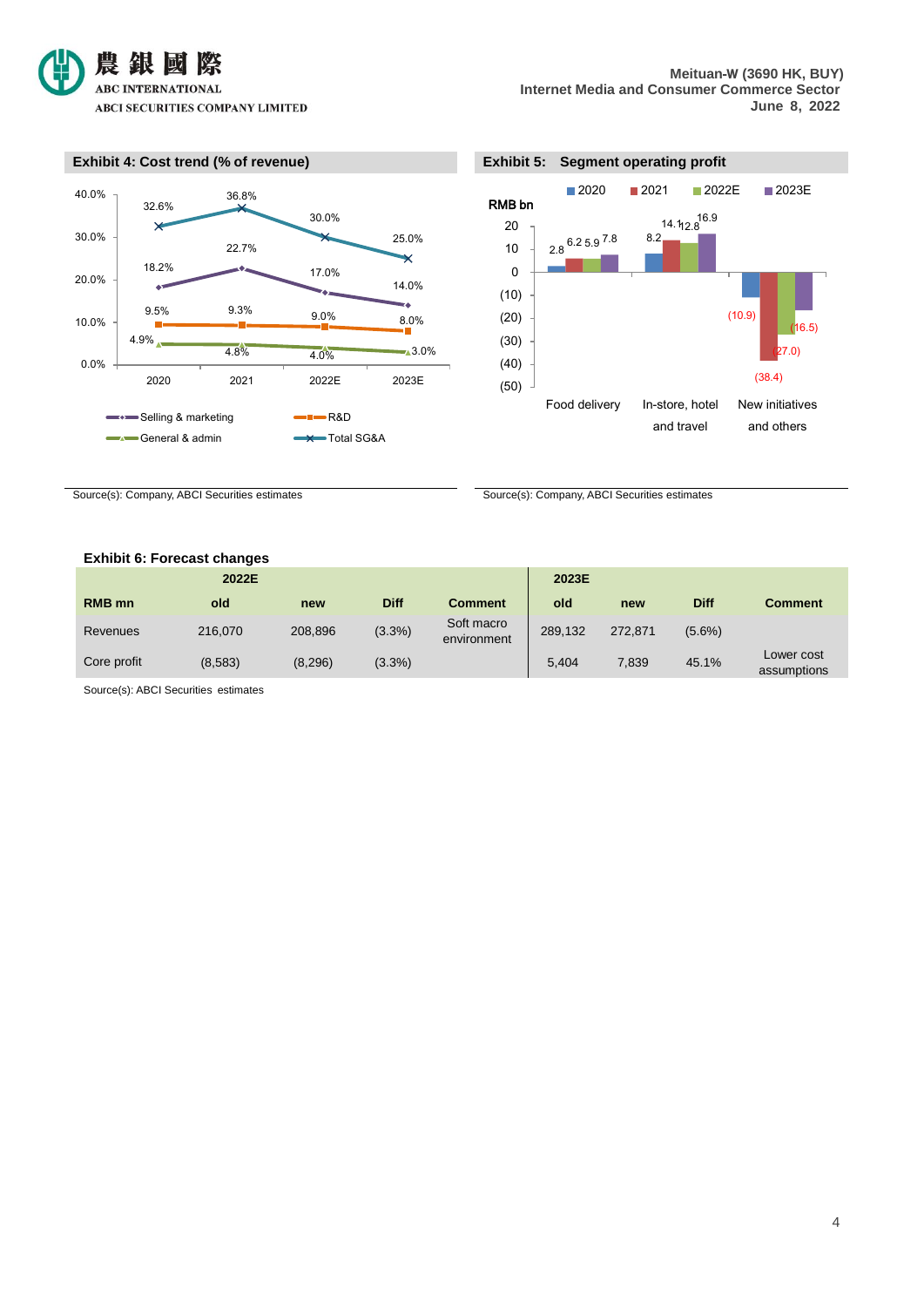

## **Valuation and TP**

We maintain **BUY** with a revised DCF-based TP of HK\$ 240. In our view, the narrowing losses of new businesses should allay investors' concerns on profitability. Adding to that, a gradual improving operating environment should also support share price in the near term. Of course, a consistent trend of improving profitability is crucial in boosting the Group's long-term outlook.

#### **Exhibit** 7**: DCF sensitivity**

|                 |      |       |       | <b>WACC</b> |       |       |
|-----------------|------|-------|-------|-------------|-------|-------|
|                 |      | 11.0% | 12.0% | 13.0%       | 14.0% | 15.0% |
|                 | 2.0% | 267   | 232   | 205         | 182   | 164   |
| <b>Terminal</b> | 2.5% | 277   | 240   | 211         | 187   | 167   |
| growth          | 3.0% | 289   | 249   | 217         | 192   | 171   |
|                 | 3.5% | 302   | 258   | 224         | 197   | 175   |
|                 | 4.0% | 317   | 269   | 232         | 203   | 180   |

Source (s): ABCI Securities estimates

\*Assuming 15.6% cost of equity, 6% cost of debt, 15% tax rate, 25% long-term debt to capital ratio for the mid-point of WACC range (13%)

#### **Exhibit 8: TP changes (HK\$ per share)**

| <b>Segment</b> | Old | <b>New</b> | <b>Methodology-old</b> | Methodology - new                      |
|----------------|-----|------------|------------------------|----------------------------------------|
| Overall        | 190 | 240        | <b>DCF</b>             | DCF with revised<br>financial forecast |

Source(s): ABCI Securities estimates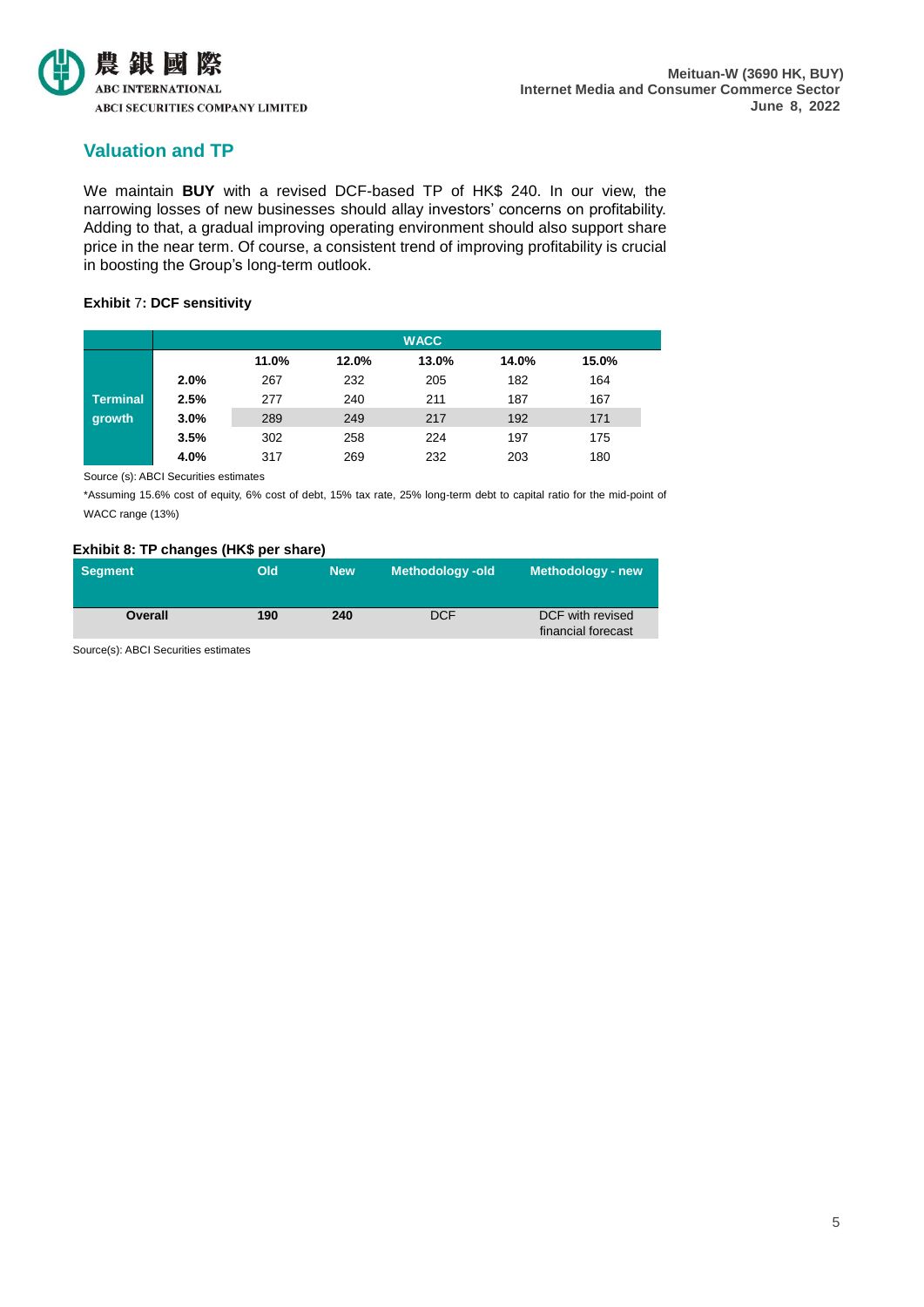

#### **Consolidated income statement (FY20A-FY23E)**

| FY Ended Dec 31 (RMB mn)             | <b>FY20A</b> | <b>FY21A</b> | <b>FY22E</b> | <b>FY23E</b> |
|--------------------------------------|--------------|--------------|--------------|--------------|
| <b>Total revenue</b>                 | 114,794      | 179,128      | 208,896      | 272,871      |
| Cost of sales                        | (80, 744)    | (136, 654)   | (159, 806)   | (201, 924)   |
| <b>Gross profit</b>                  | 34,050       | 42,474       | 49,091       | 70,946       |
| Other gains/losses                   | 8,117        | 630          | 500          | 500          |
| Selling & marketing expenses         | (20, 883)    | (40, 683)    | (35, 512)    | (38, 202)    |
| R&D expenses                         | (10, 893)    | (16, 676)    | (18, 801)    | (21, 830)    |
| General & admin expenses             | (5,594)      | (8,613)      | (8,356)      | (8, 186)     |
| Impairment                           | (468)        | (260)        | (150)        | (100)        |
| <b>Operating Profits</b>             | 4,330        | (23, 127)    | (13, 228)    | 3,129        |
| Finance income, net                  | (156)        | (585)        | (500)        | (400)        |
| Share of gains of investments        | 264          | 146          | 110          | 110          |
| <b>Profit before tax</b>             | 4,438        | (23, 566)    | (13,618)     | 2,839        |
| Tax                                  | 270          | 30           | $\Omega$     | (284)        |
| Profit after tax                     | 4,708        | (23, 536)    | (13,618)     | 2,555        |
| Minority interests                   | (1)          | 0            | 14           | (3)          |
| Profit attributable to shareholders  | 4,708        | (23, 536)    | (13, 632)    | 2,557        |
| Share-based compensation             | 3,277        | 5,194        | 5,222        | 5,185        |
| Amortization and impairment          | 610          | 496          | 600          | 600          |
| Adjustments on disposals/revaluation | (5,810)      | (1,247)      | (500)        | (500)        |
| Other adjustments                    | 335          | 3,522        | 14           | (3)          |
| Core net profit                      | 3,121        | (15, 572)    | (8, 296)     | 7,839        |
| Growth                               |              |              |              |              |
| Total revenue (%)                    | 17.7         | 56.0         | 16.6         | 30.6         |
| Gross Profits (%)                    | 5.4          | 24.7         | 15.6         | 44.5         |
| Operating Profits (%)                | 61.6         | <b>NA</b>    | <b>NA</b>    | <b>NA</b>    |
| Net profit (%)                       | 110.3        | <b>NA</b>    | <b>NA</b>    | <b>NA</b>    |
| Core profit (%)                      | (33.0)       | <b>NA</b>    | <b>NA</b>    | <b>NA</b>    |
| <b>Operating performance</b>         |              |              |              |              |
| Operating margin (%)                 | 3.8          | (12.9)       | (6.3)        | 1.1          |
| Net margin (%)                       | 4.1          | (13.1)       | (6.5)        | 0.9          |
| Core net margin (%)                  | 2.7          | (8.7)        | (4.0)        | 2.9          |
| <b>ROAE</b> (%)                      | 5.0          | (21.1)       | (11.2)       | 2.1          |
| ROAA (%)                             | 3.2          | (11.6)       | (5.5)        | 1.0          |

Note. Individual items may not sum to total due to rounding Source(s): Company, ABCI Securities estimates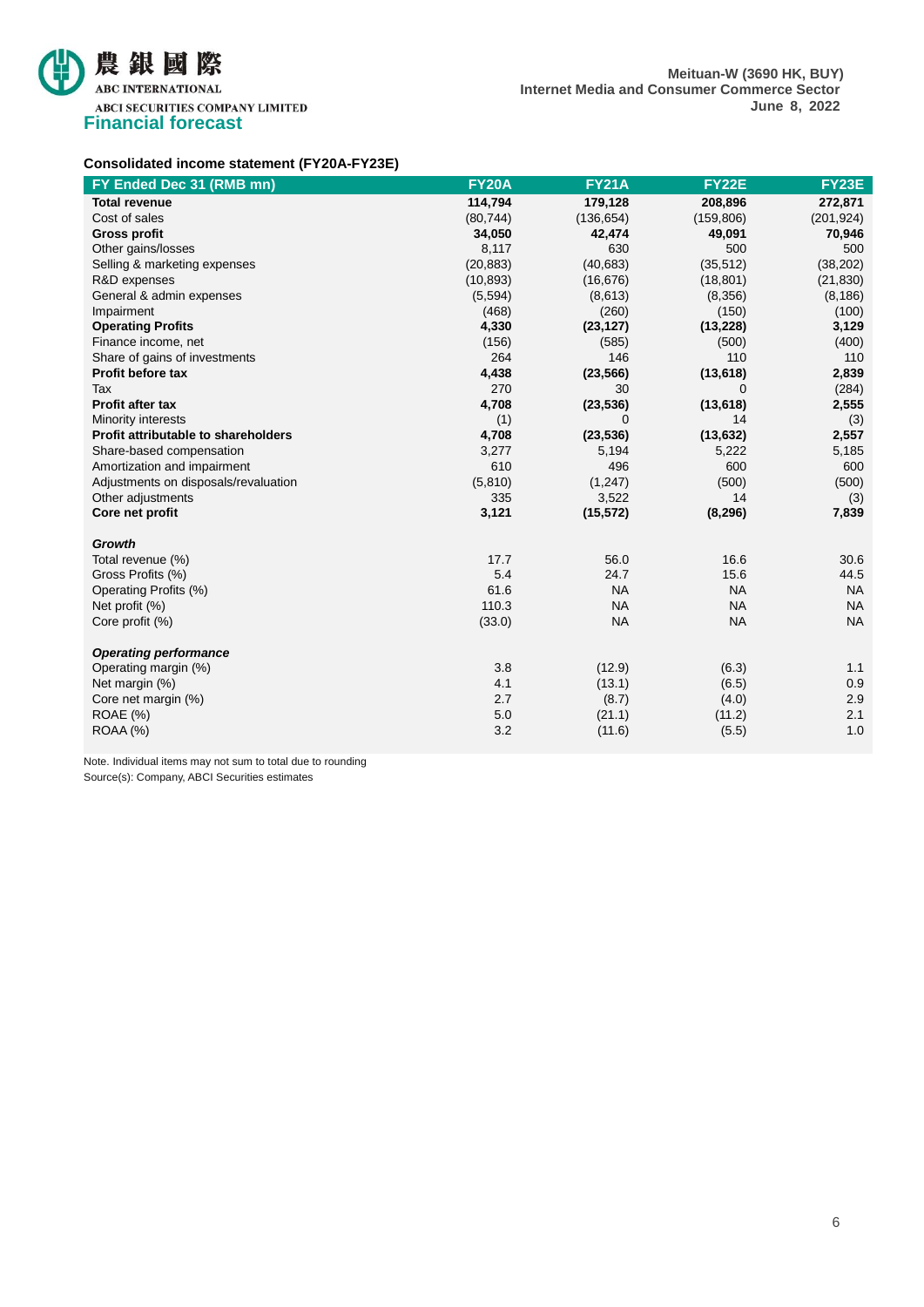

#### **Consolidated balance sheet (FY20A-FY23E)**

| As of Dec 31 (RMB mn)                 | <b>FY20A</b> | <b>FY21A</b> | <b>FY22E</b> | FY23E   |
|---------------------------------------|--------------|--------------|--------------|---------|
| <b>Fixed assets</b>                   | 13,917       | 22,814       | 23,814       | 24,814  |
| Intangible assets                     | 31,676       | 31,049       | 31,549       | 32,049  |
| Investment in associates and JV       | 13,794       | 18,310       | 23,310       | 28,310  |
| <b>Financial assets</b>               | 10,863       | 15,892       | 16,686       | 17,521  |
| Other non-current assets              | 8,019        | 4,760        | 4,929        | 5,106   |
| <b>Total non-current assets</b>       | 78,269       | 92,825       | 100,288      | 107,800 |
| Cash & equivalents                    | 17,094       | 32,513       | 37,112       | 50,607  |
| Restricted cash                       | 12,776       | 13,277       | 13,941       | 14,638  |
| Account receivables                   | 1,031        | 1,793        | 2,289        | 2,990   |
| Deposit, prepayments and other assets | 12,940       | 15,282       | 16,046       | 16,848  |
| Inventories                           | 466          | 682          | 1,282        | 1,674   |
| Short term investment                 | 43,999       | 84,282       | 84,282       | 84,282  |
| <b>Total current assets</b>           | 88,306       | 147,829      | 154,952      | 171,040 |
| <b>Total assets</b>                   | 166,575      | 240,654      | 255,241      | 278,840 |
| Accounts payable                      | 11,967       | 15,166       | 17,742       | 23,175  |
| Borrowings and notes                  | 6,395        | 11,565       | 21,565       | 26,565  |
| Deferred revenue                      | 5,053        | 5,478        | 5,752        | 6,040   |
| Other current liabilities             | 27,733       | 36,383       | 36,471       | 36,563  |
| <b>Total current liabilities</b>      | 51,148       | 68,593       | 81,530       | 92,344  |
| Deferred revenue                      | 167          |              |              |         |
| <b>Borrowings</b>                     | 14,923       | 42,603       | 52,603       | 57,603  |
| Other non-current liabilities         | 2,703        | 3,901        | 3,946        | 3,993   |
| <b>Total non-current liabilities</b>  | 17,793       | 46,504       | 56,549       | 61,596  |
| <b>Total liabilities</b>              | 68,941       | 115,097      | 138,079      | 153,939 |
| <b>Net current assets</b>             | 37,158       | 79,237       | 73,422       | 78,697  |
| Equity attributable to shareholders   | 97,693       | 125,613      | 117,204      | 124,946 |
| Non-controlling interests             | (58)         | (57)         | (43)         | (46)    |
| <b>Total equity</b>                   | 97,635       | 125,557      | 117,161      | 124,900 |

Note. Individual items may not sum to total due to rounding

Individual items may vary from reported figures due to rounding /definition differences

Source(s): Company, ABCI Securities estimates

#### **Consolidated cash flows (FY20A-FY23E)**

| As of Dec 31 (RMB mn)         | <b>FY20A</b> | <b>FY21A</b> | <b>FY22E</b> | <b>FY23E</b> |
|-------------------------------|--------------|--------------|--------------|--------------|
| <b>PBT</b>                    | 4,438        | (23, 566)    | (13, 618)    | 2,839        |
| Depreciation and amortization | 5,194        | 8,928        | 8,000        | 8,000        |
| Other operating cash flow     | (3,047)      | 3,419        | 5,222        | 4,901        |
| Change in working capital     | 1,890        | 7,208        | 289          | 3,090        |
| Operating cash flow           | 8,475        | (4,011)      | (106)        | 18,829       |
| Acquisition of fixed asset    | (15, 824)    | (9,010)      | (9,000)      | (9,000)      |
| Purchase of investment        | 2.679        | (44, 744)    | (5,000)      | (5,000)      |
| Other investment cash flow    | (8,087)      | (4,738)      | (1,295)      | (1, 334)     |
| Investing cash flow           | (21, 232)    | (58, 492)    | (15, 295)    | (15, 334)    |
| <b>Financing cash flow</b>    | 17,418       | 78,598       | 20,000       | 10,000       |
| Net cash flows                | 4,661        | 16,095       | 4,599        | 13,495       |

Note. Individual items may not sum to total due to rounding

Individual items may vary from reported figures due to rounding /definition differences

Source(s): Company, ABCI Securities estimates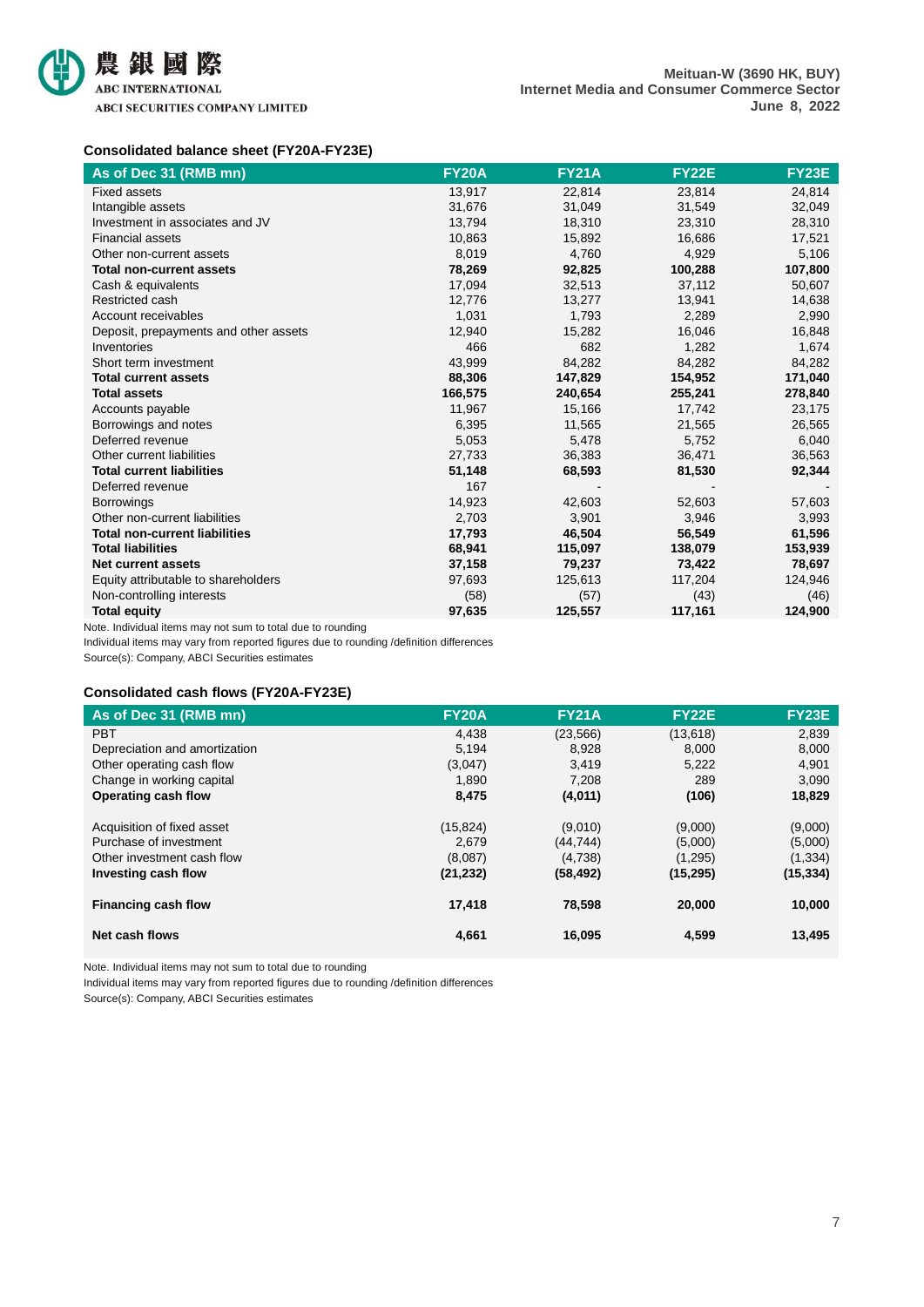

#### **Loss-making business**

The Group reported core net losses in recent quarters. Unless the Group can reverse the loss-making situation, the current business model may not be sustainable in the long run. In such case, our forecast and DCF-valuation method cannot be justified.

#### **Market competition**

The ecommerce industry is a competitive one. The competition will be on commission rate, promotion discount, brand advertising, technological investment, and more.

#### **Slowdown in ecommerce consumption**

As the industry is dependent on consumer spending, any significant slowdown of consumption in China would hamper performance. In the long term, we believe consumption growth in domestic market would converge with income growth, which is usually in line with GDP growth.

#### **Non-GAAP financials**

Ecommerce platforms generally disclosed the non-GAAP financial metrics, such as the non-GAAP net profit, to supplement its GAAP financial measures. Historically, there were differences between its GAAP net profit and non-GAAP net profit due to inclusion of items such as share-based compensation and other non-core items in the former.

Among these items, share-based compensation expense is related to various factors including price movement of ordinary shares, expected volatility, risk-free interest rate, etc.

While investors tend to exclude these items when performing analysis given their non-cash nature, we believe these non-GAAP financial measures should only serve as references.